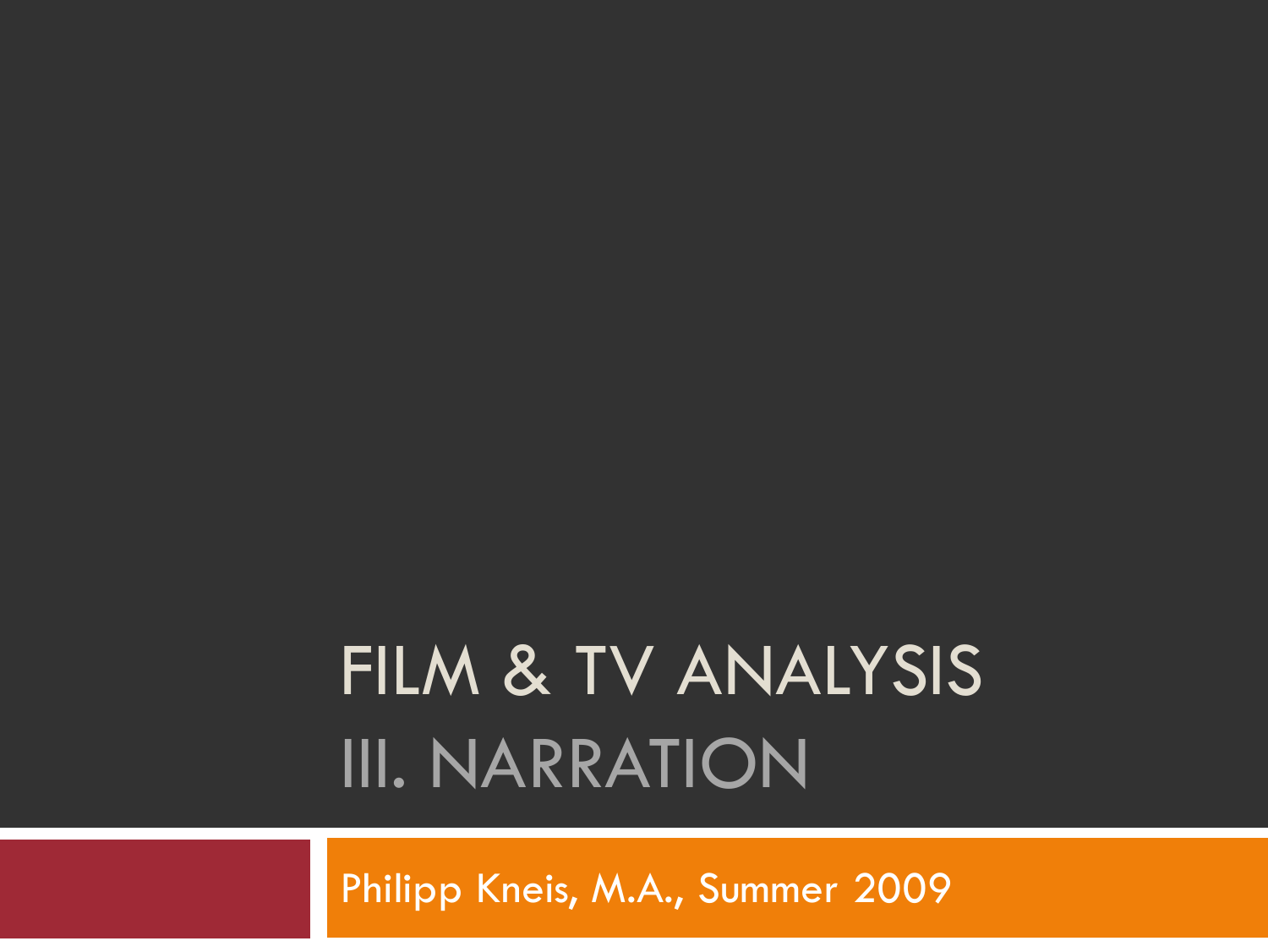### Introduction

1. Examples for the use of editing, cinematography, mise en scène in narration

2. Aristotle"s *Poetics*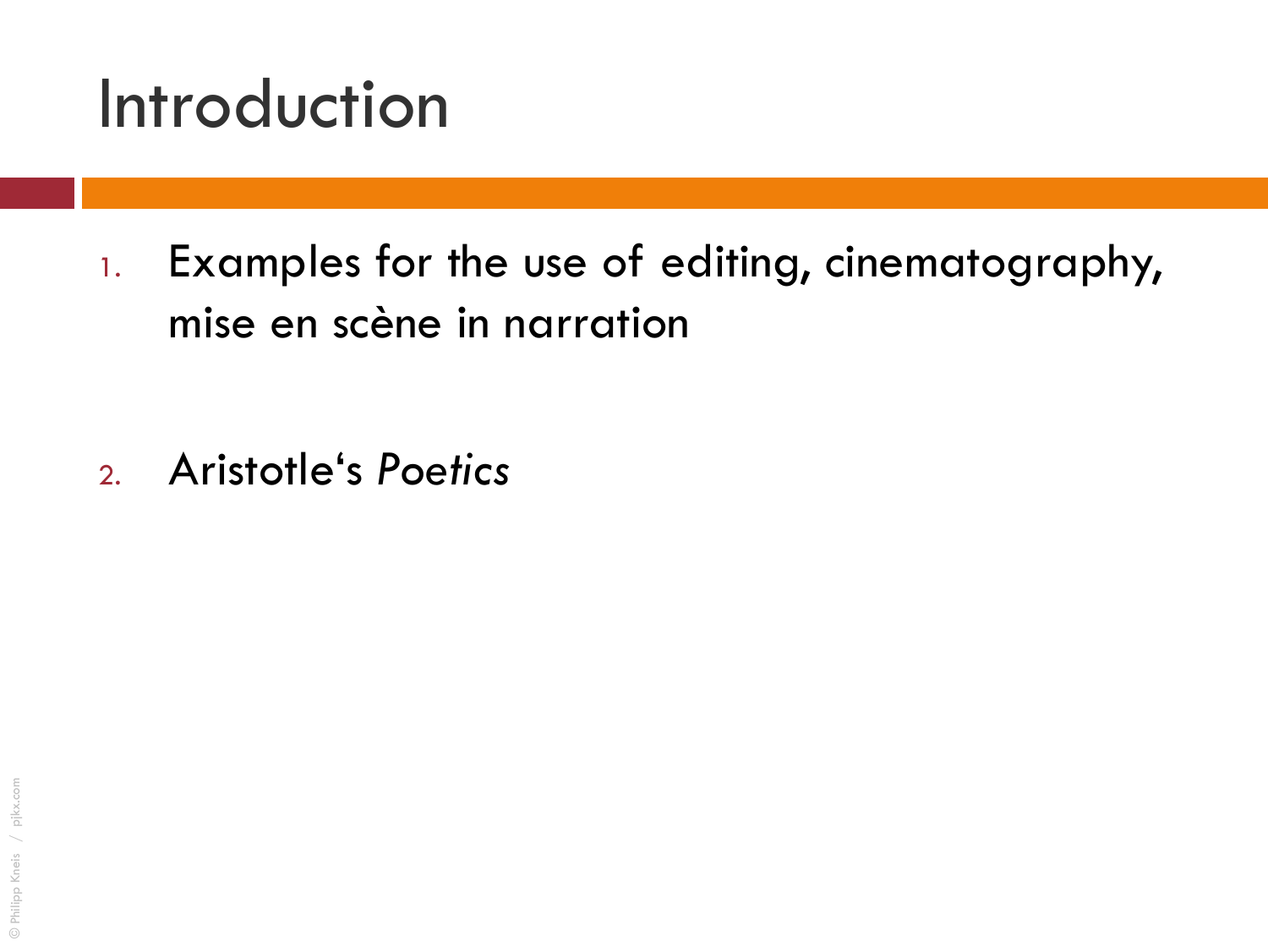

### use of editing, cinematography, mise en scène in narration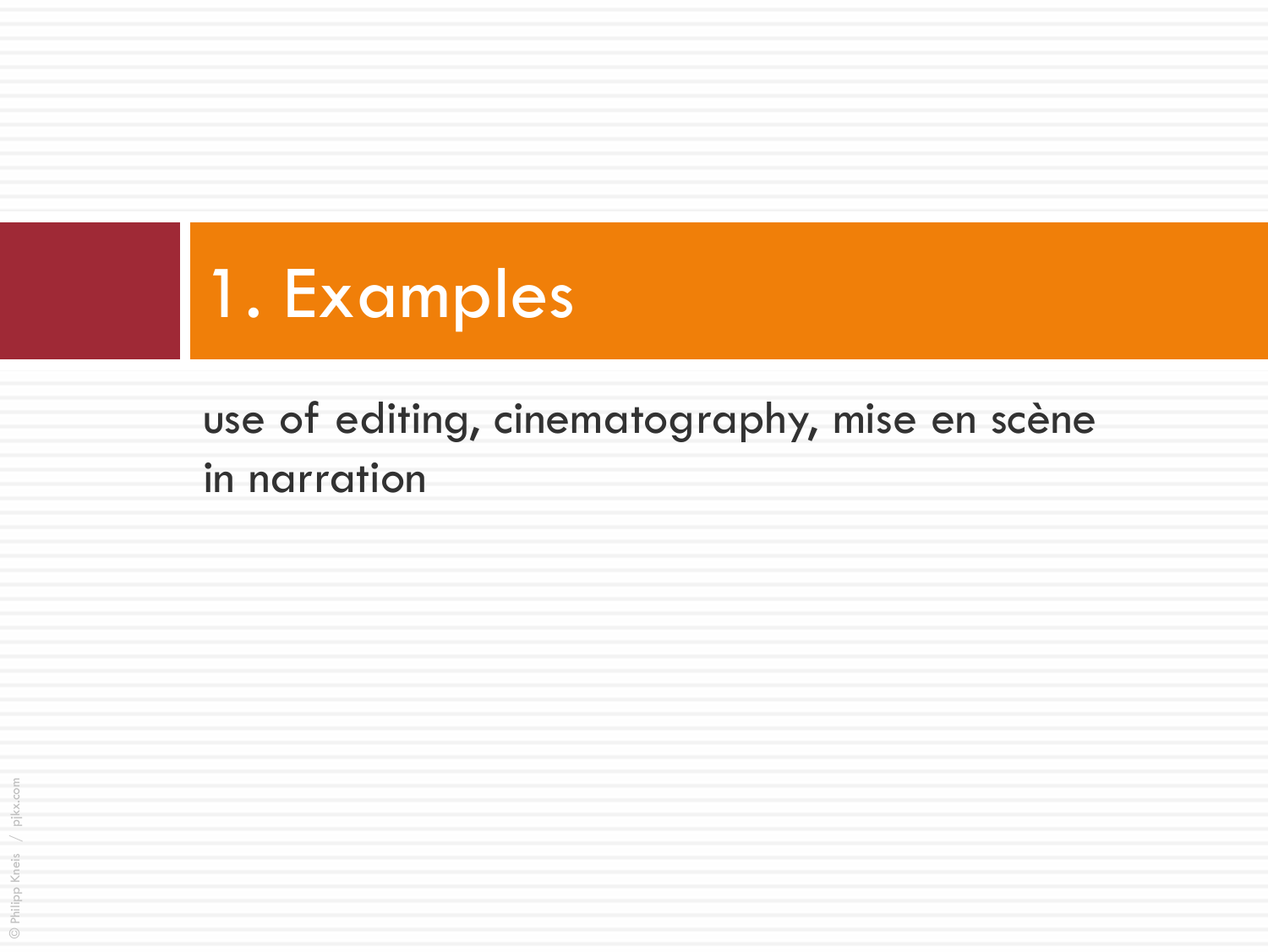1. Examples

□ Narrative: creating a plot out of a story

□ use of editing, cinematography, narration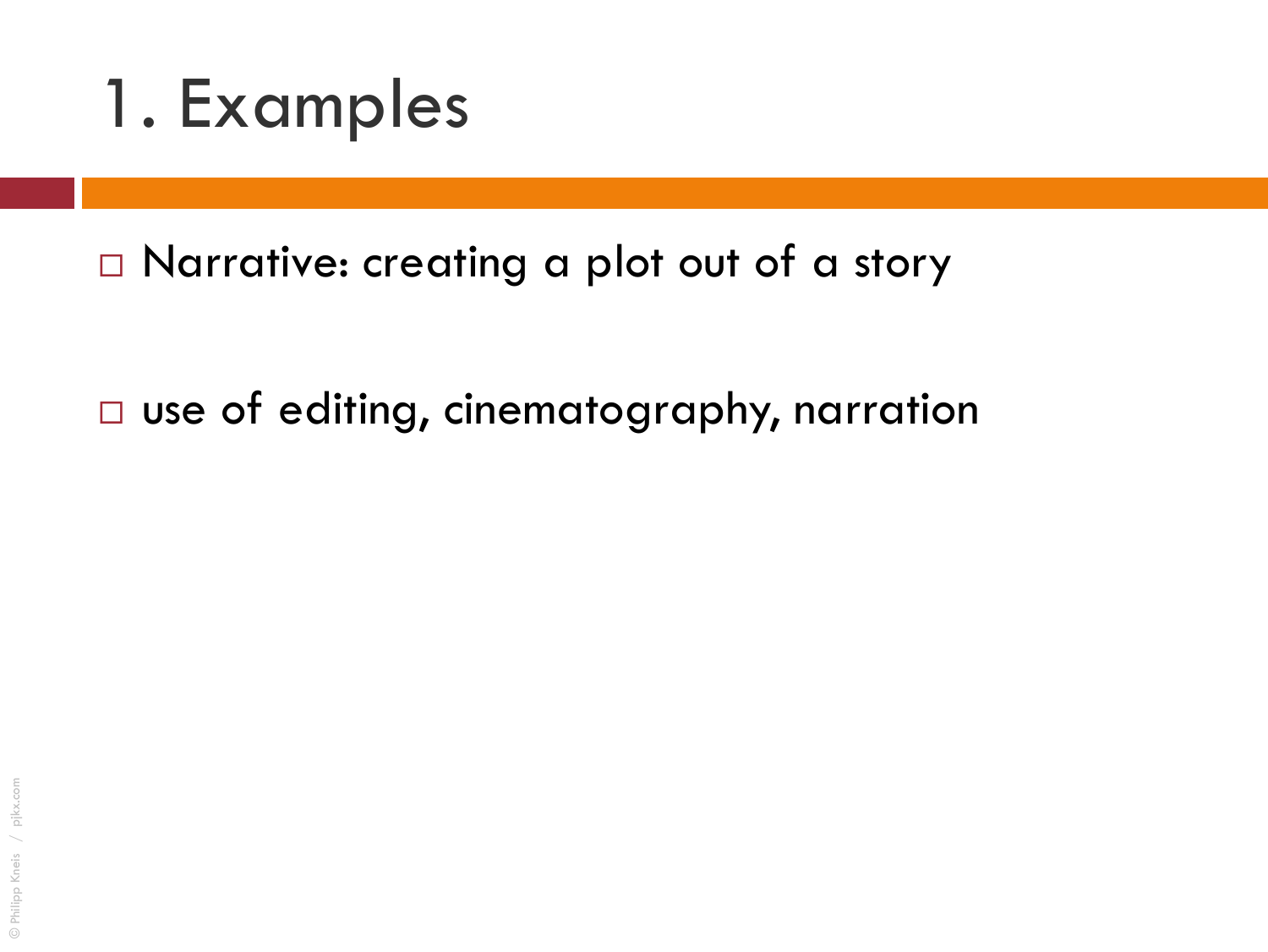### Editing, Cinematography & Narration

### *Quantum of Solace*

(Marc Forster, 2008)

#### **Interrogation/Fight**

00:08:40 - 00:14:20

Simulation: Game/Reality, Underworld, Bond's Character, Spheres: Public v Secret etc;

normal lighting vs. high key / low contrast

#### **Opera**

00:37:30 - 00:44:06 Tosca: Betrayal / Bond-Vesper, Spheres, Ruthlessness, guiding the audience: who sees what / whose perspective, Bond/Villain duality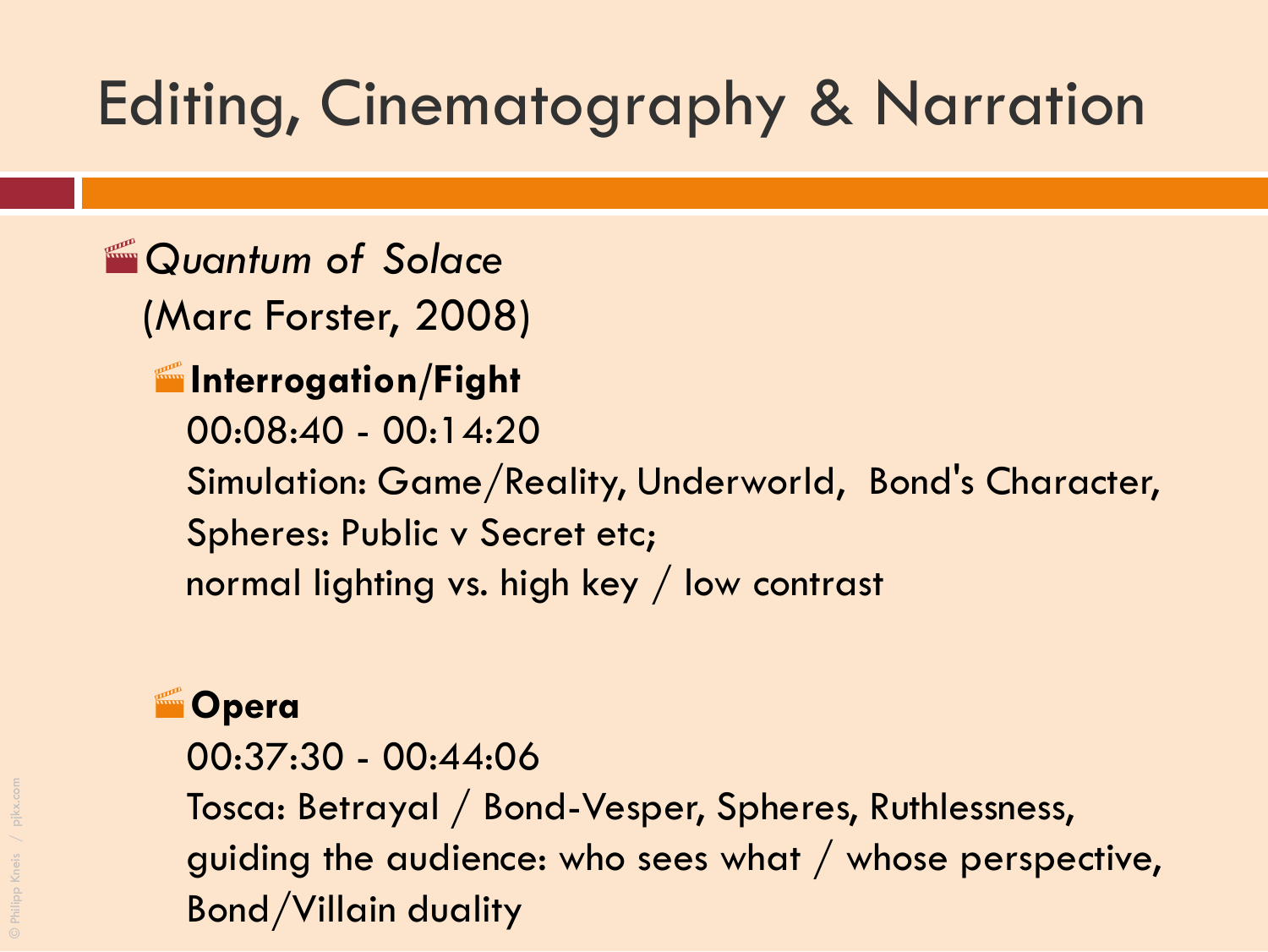## **Narration**

### **End Cheyenne Autumn** (John Ford, 1964)

- **Coverture** 00:00:00 - 00:02:00
- **Arrival of Cheyennes**  $00:11:25 - 00:15:12$
- **After Battle**  $00:48:15 - 00:51:15$
- **No Buffalos, Dodge 1** 01:18:00 - 01:21:36
- **Dodge 2**
	- 01:35:55 01:39:10
- **Fort Robinson** 02:18:50 - 02:25:48
- **the Indian story by a** renowned Western director
- **F** function of the Dodge City scenes?
- **Performation of women as** indicative for culture
- **Pesponsibility**
- **depiction of genocide**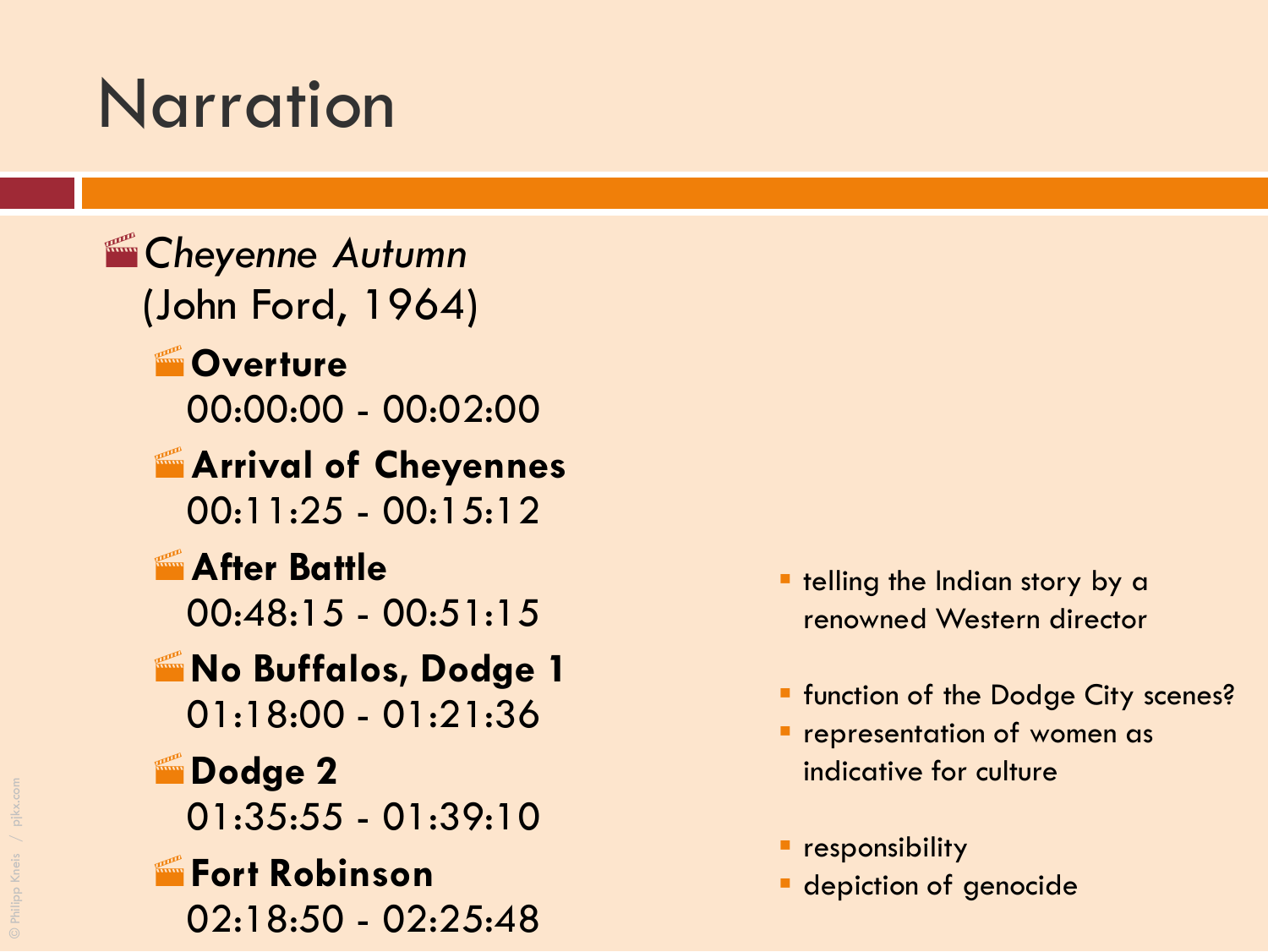### Editing, Cinematography & Narration

*Lost Highway* (David Lynch, 1997) **Main Titles** 00:00:00 - 00:03:00 Familiar Image, used in *Blue Velvet*, reused in *The Straight Story*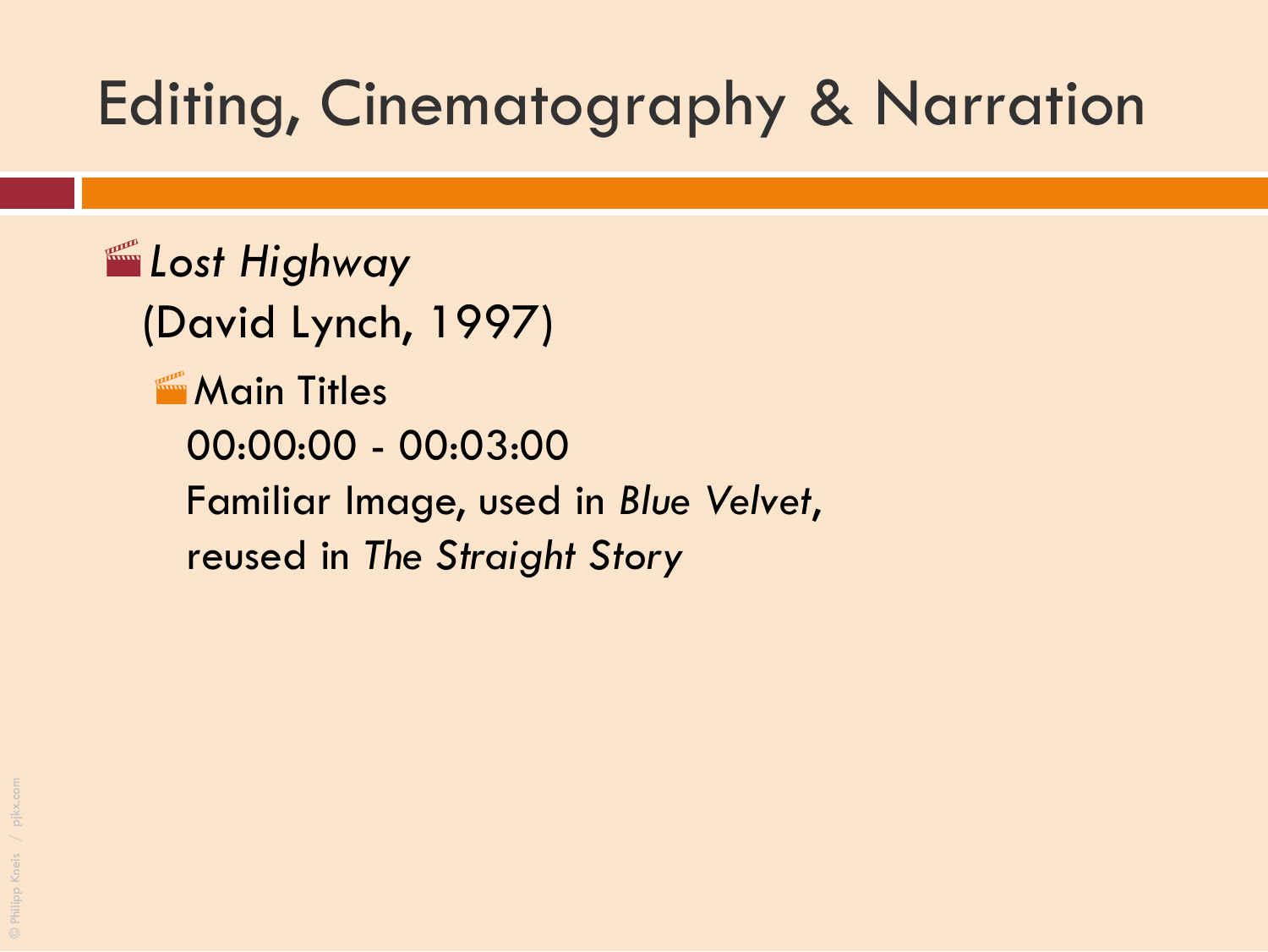### Editing, Cinematography & Narration

## **Formal The Straight Story**

(David Lynch, 1999)

### **Coming**

00:00:00 - 00:07:14

Moving Stars – Landscape – Age – Characters

#### **EDrive**

00:24:12 - 00:27:40

Speed – Narration of Age

### **Bar / War**

01:12:24 - 01:18:06

depiction of atrocities without pictures

(just dialog & sound)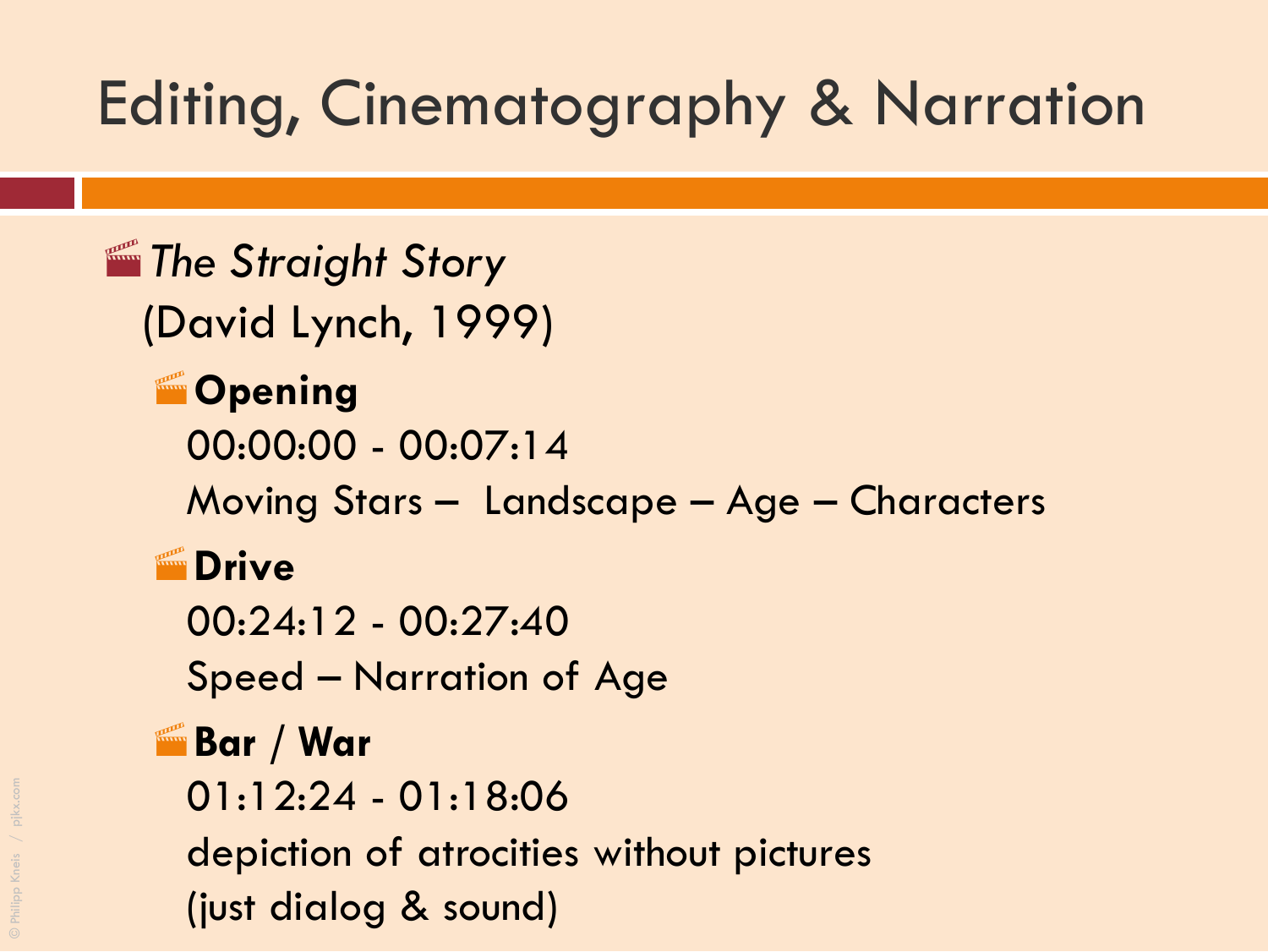### A Founding Text for Literary Criticism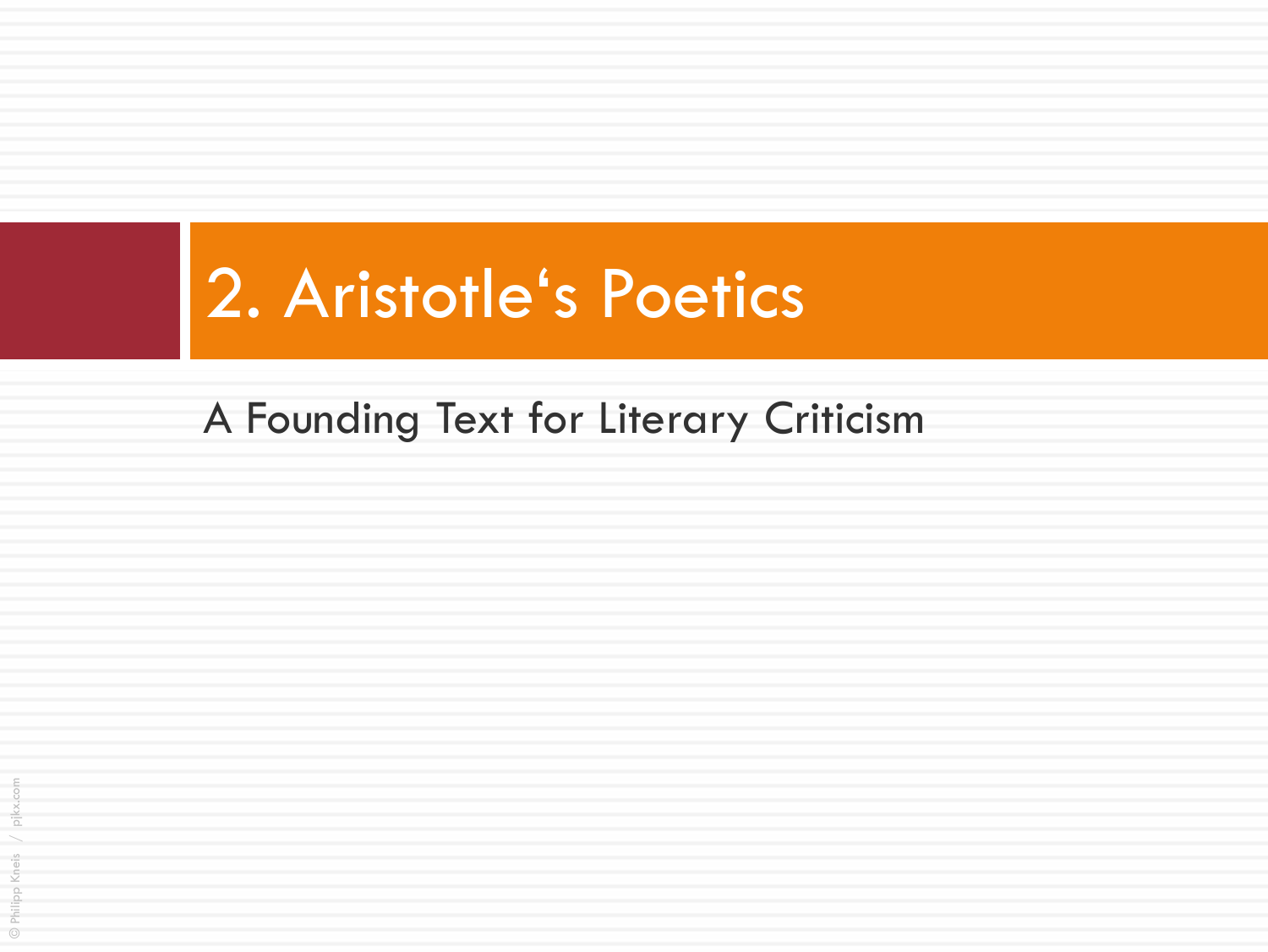### □ Aristotle: 384-322 BC

- □ exoteric writings: Plato-style philosophy lost
- $\Box$  akroamatic / esoteric writings: for teaching purposes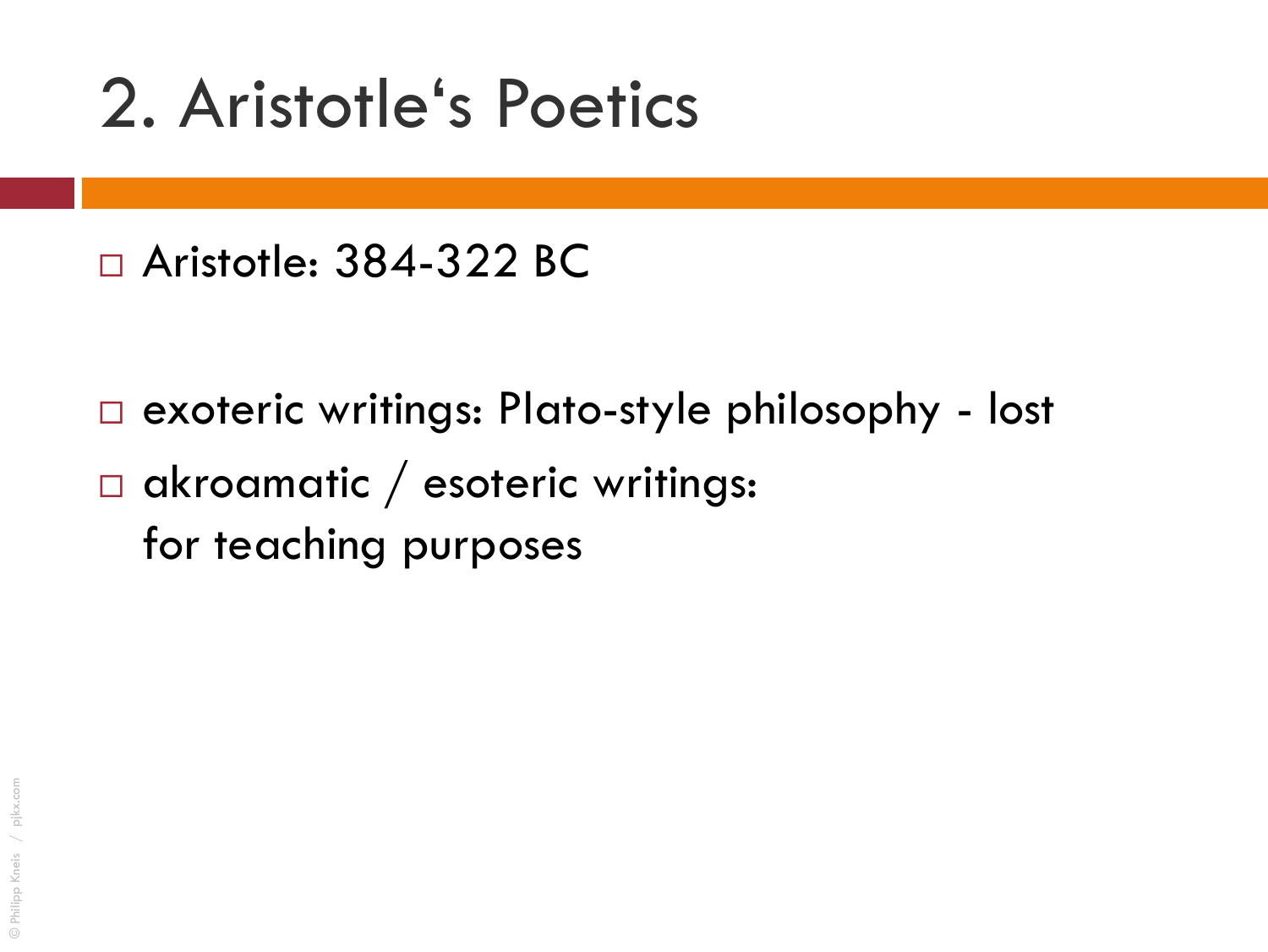περὶ ποιητικῆς (peri poiêtikês)

 ποίησις (poiêsis) – making, creating (poiein: to make)

□ writes on dramatic poetry, tragedy, epic, comedy

 $\Box$  context: drama festivals / contests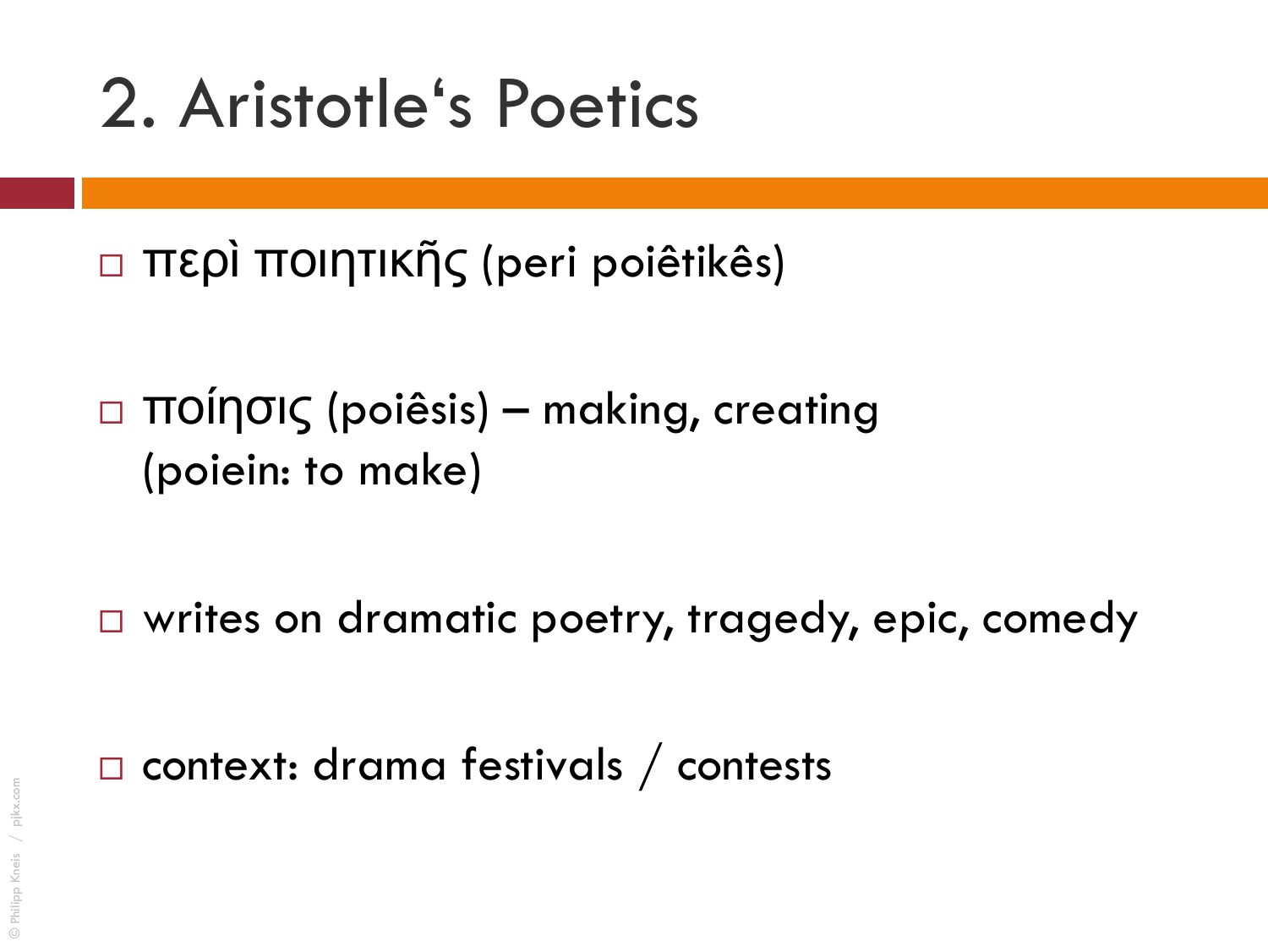### περὶ ποιητικῆς:

- Book 1:
	- ch 1-5 general remarks
	- ch 6-22 tragedy
	- ch 23-26 epic
- Book 2: comedy (lost)
- **D** online text: English/Greek: [Perseus Project](http://www.perseus.tufts.edu/hopper/text.jsp?doc=Perseus:text:1999.01.0056:section=1447a&highlight=poetics,aristotle) English: **[Internet Classics Archive](http://classics.mit.edu/Aristotle/poetics.html)** German: [DigBib](http://www.digbib.org/Aristoteles_384vChr/De_Poetik?showall=1)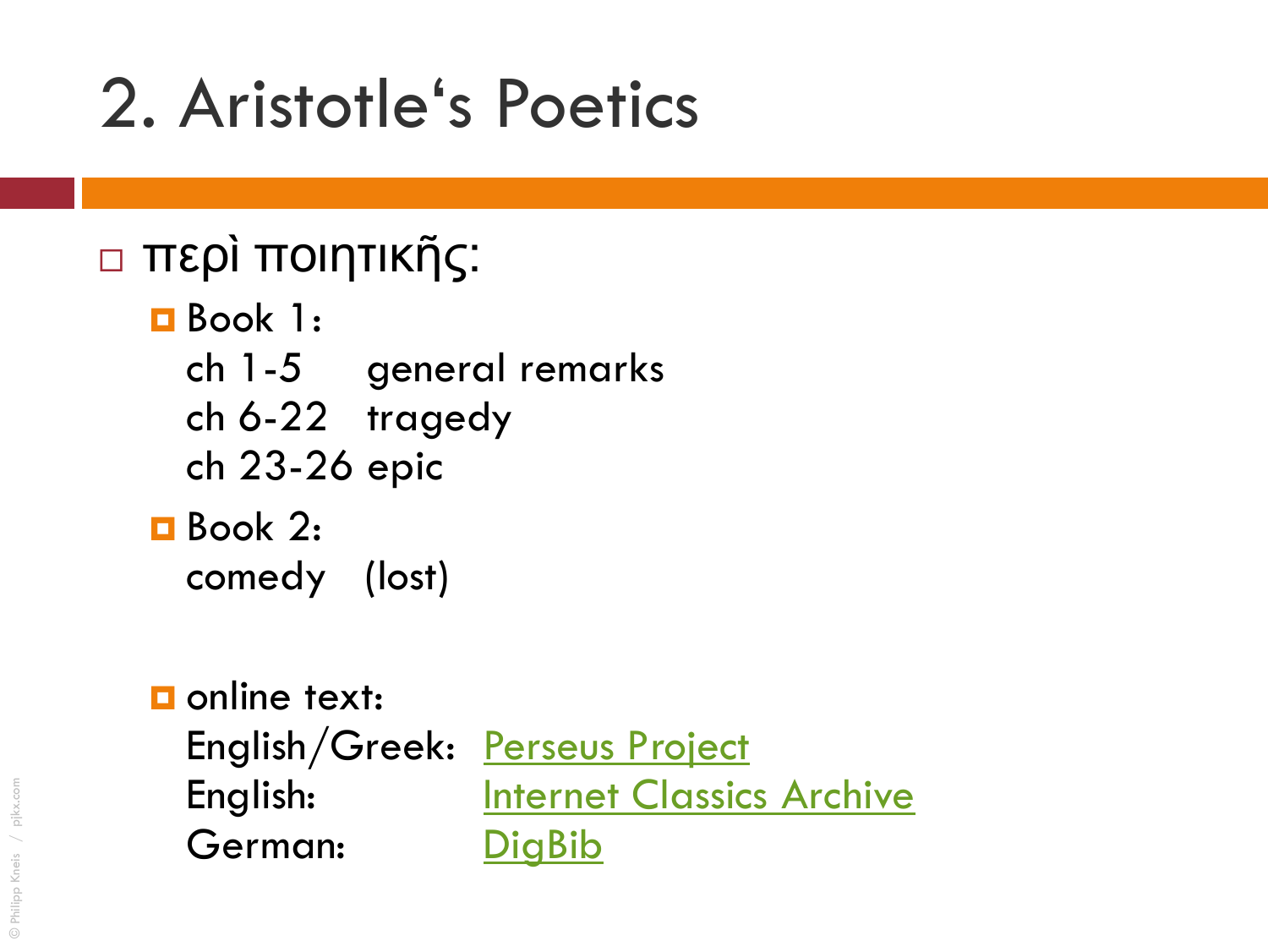- $\Box$  basic motive: mimêsis / mimicking / creating representations
	- $\blacksquare$  human beings create representations
	- $\blacksquare$  they take pleasure in looking at representations

 $\square$  comedy: representation of bad people / portraying the ridicule of ugliness epic+tragedy: representation of good people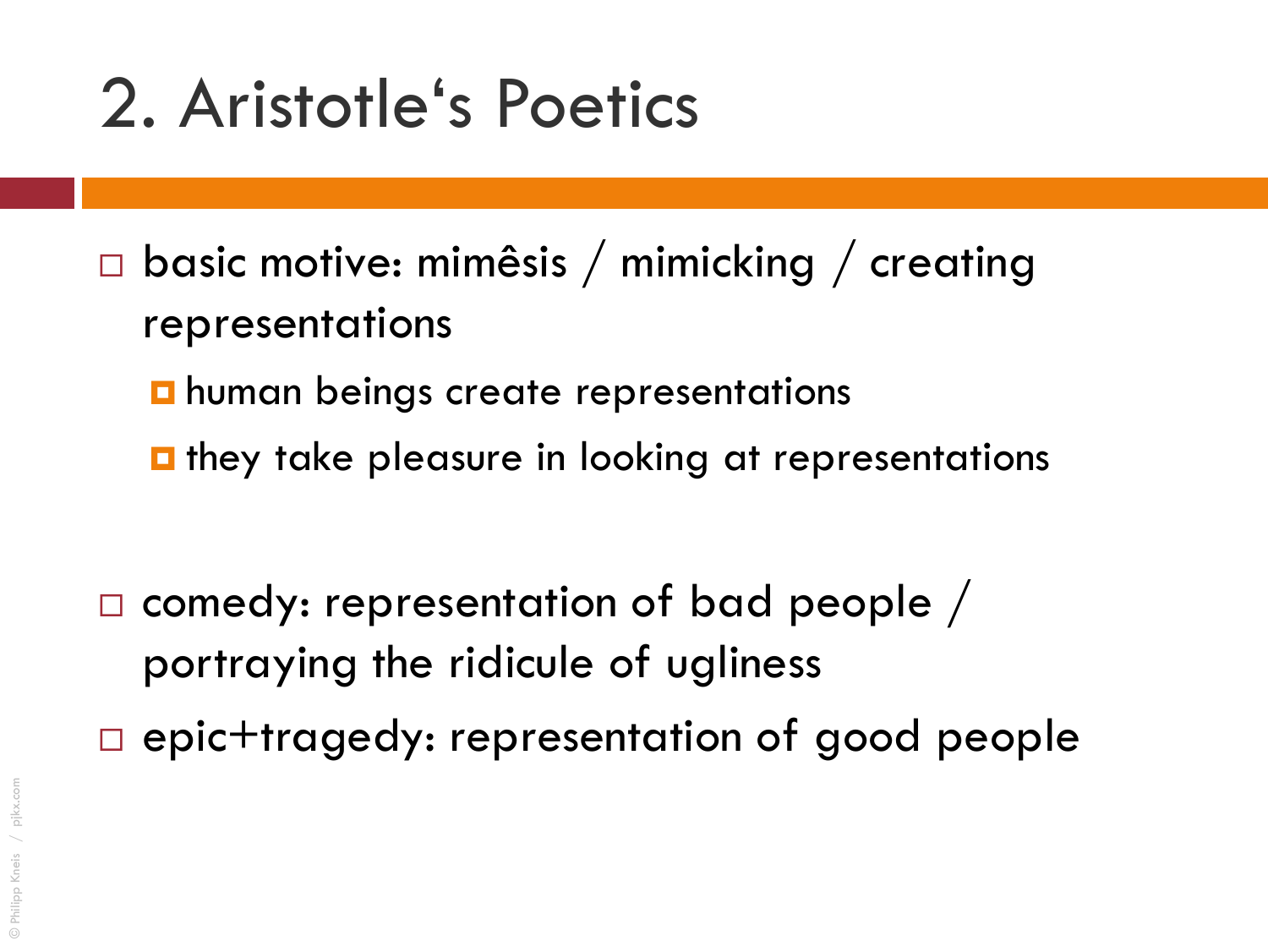□ tragedy: "through pity (*eleos*) and fear (phobos) it effects relief (*catharsis*) to these and similar emotions" (ch. 6)

- most central: plot (*mythos*)
- plot comes out of the story (*logos*)

 other elements: characters (*êthê*), speech/diction (*lexis*), thought (*dianoia*), spectacle/Inszenierung (*opsis*), song/melody (*melopoiía*)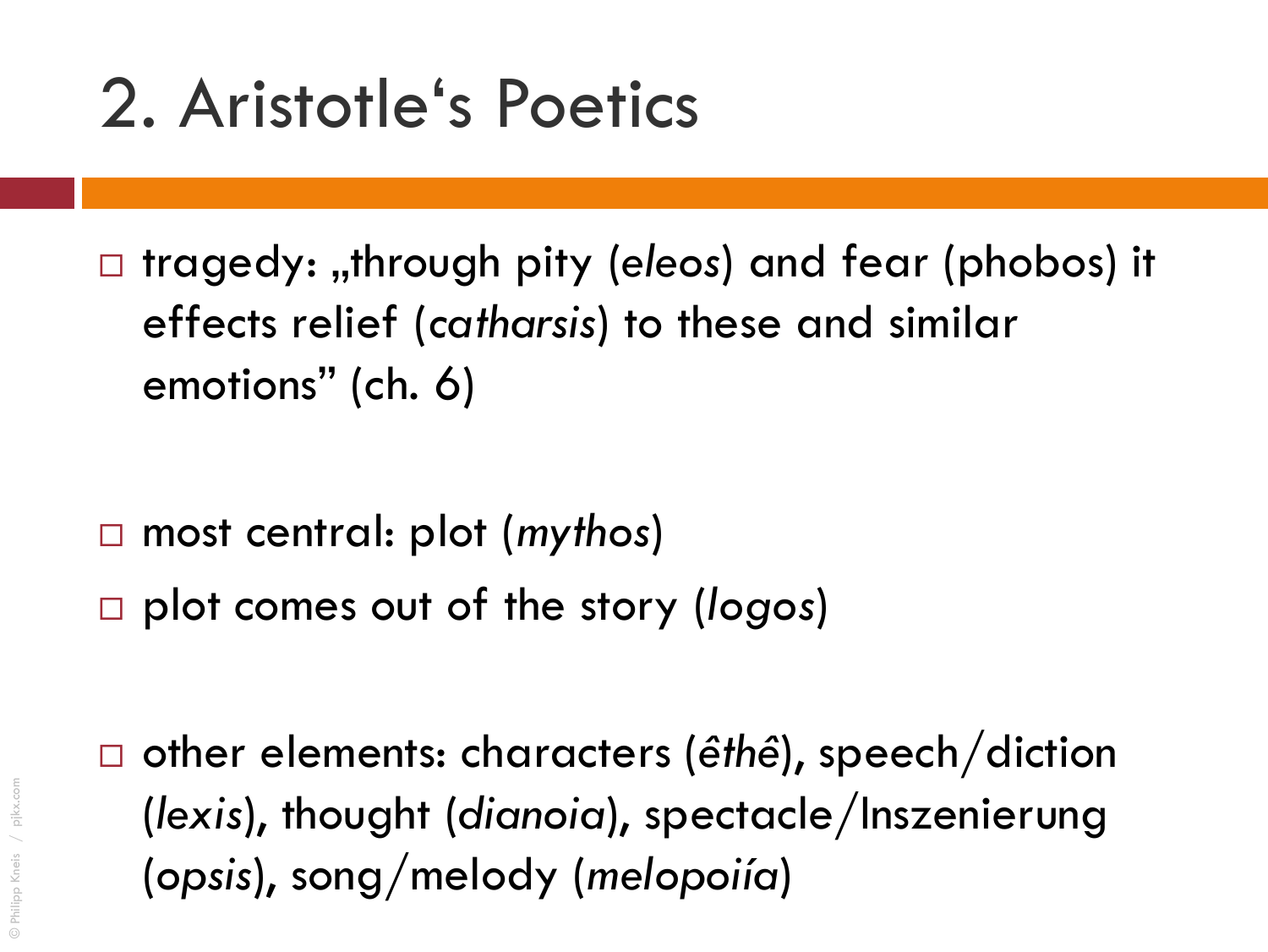- □ classic tragedy:
	- $\blacksquare$  choir
	- **L** later actor
	- **d** later 2, even later 3
- □ oftentimes, protagonists known (like Oedipus, Alcibiades, Odysseus)
- $\Box$  for Aristotle, plot determines the character of the protagonist
- $\Box$  today: focus on the individual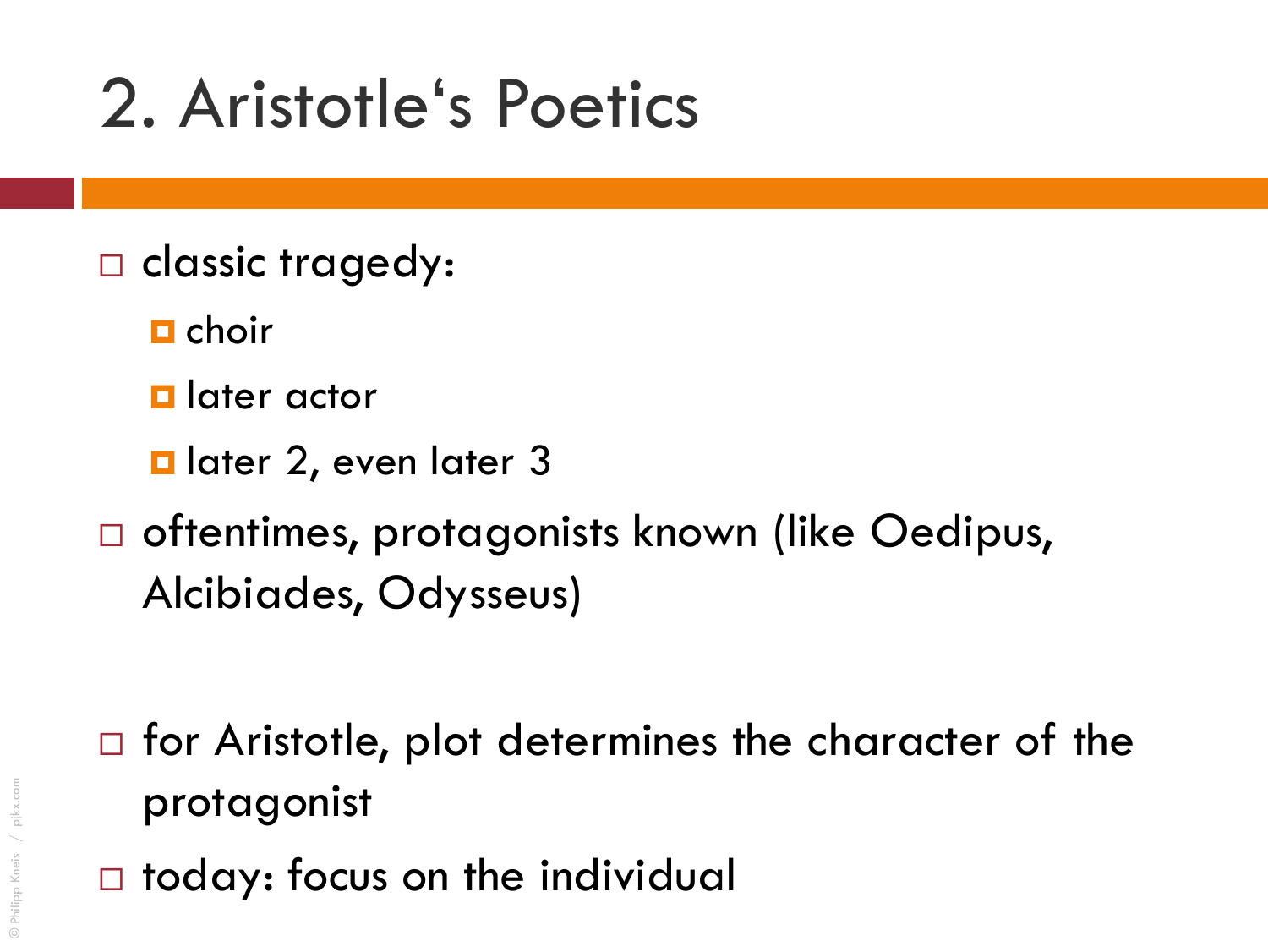### $\Box$  Ch 7:

 "Tragedy is an imitation of an action that is **complete**, and **whole**, and of a **certain magnitude**; for there may be a whole that is wanting in magnitude.

**A whole is that which has a beginning, a middle, and an end**. A **beginning** is that which does not itself follow anything by causal necessity, but after which something naturally is or comes to be. An **end**, on the contrary, is that which itself naturally follows some other thing, either by necessity, or as a rule, but has nothing following it. A **middle** is that which follows something as some other thing follows it. A well constructed plot, therefore, must neither begin nor end at haphazard, but conform to these principles."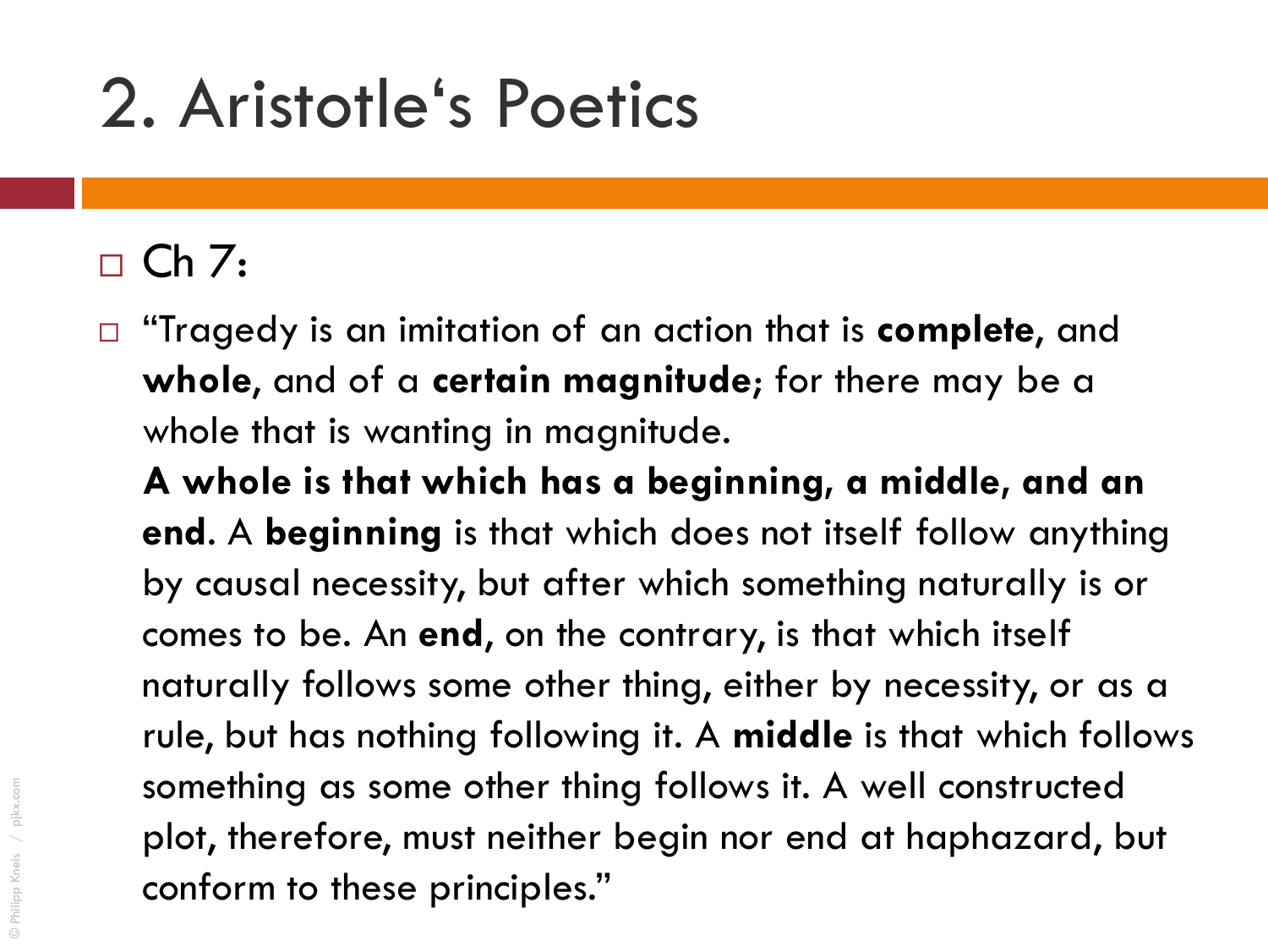### $\Box$  Ch 9:

- "The poet and the historian differ not by writing in verse or in prose. The work of Herodotus might be put into verse, and it would still be a species of history, with meter no less than without it. The true difference is that one relates what has happened, the other what may happen. Poetry, therefore, is a more philosophical and a higher thing than history: for poetry tends to express the universal, history the particular."
- $\Box$  history  $\equiv$  historia  $\equiv$  science  $\rightarrow$  logos
- poetry  $=$  poiêsis  $=$  art  $\rightarrow$  interpretation, plot, *mythos*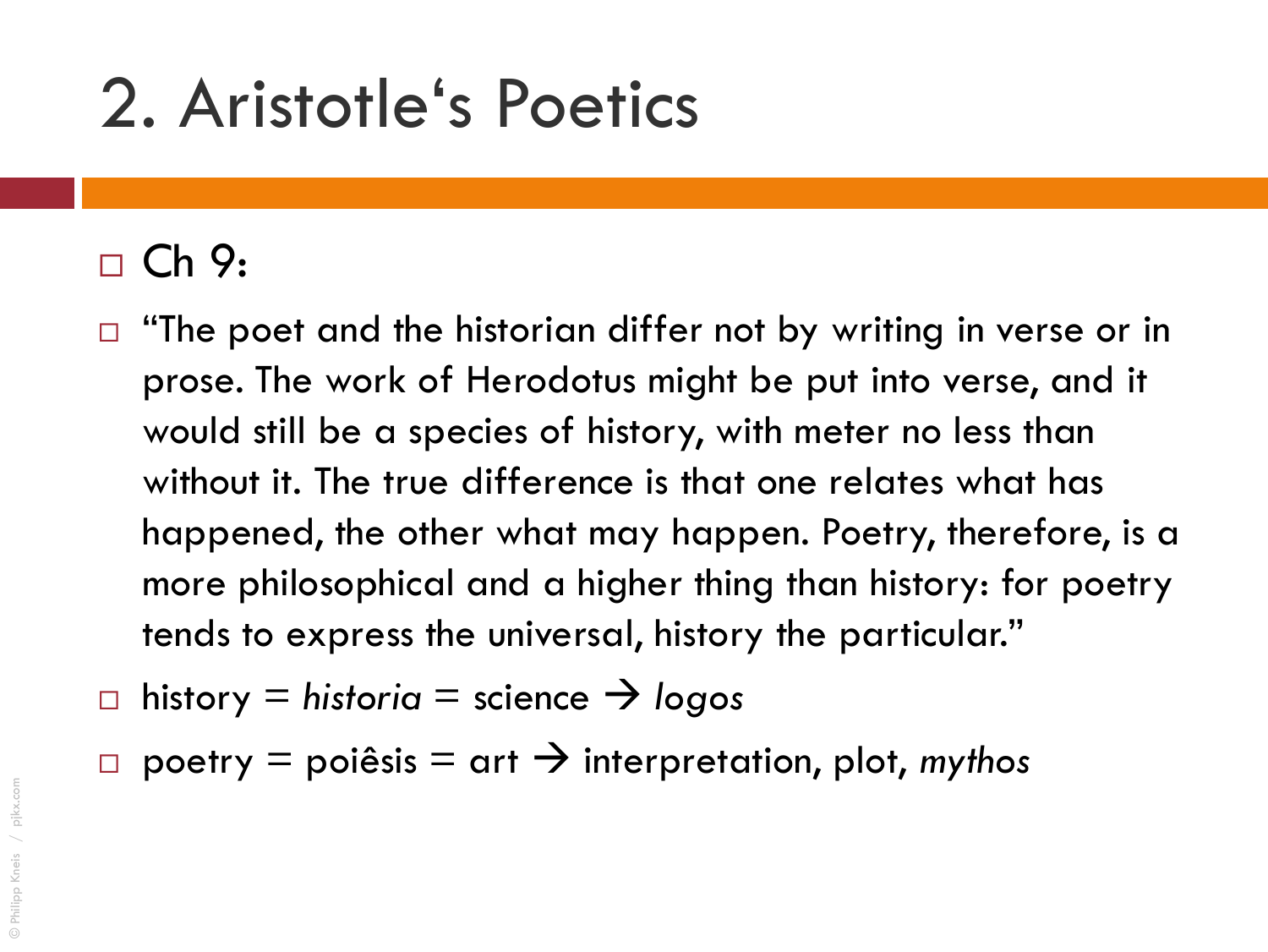### $\Box$  Ch 23:

 $\Box$  "As to that poetic imitation which is narrative in form and employs a single meter, the plot manifestly ought, as in a tragedy, to be constructed on dramatic principles. It should have for its subject a single action, whole and complete, with a beginning, a middle, and an end. It will thus resemble a living organism in all its unity, and produce the pleasure proper to it."

 $\overline{\phantom{0}}$   $\rightarrow$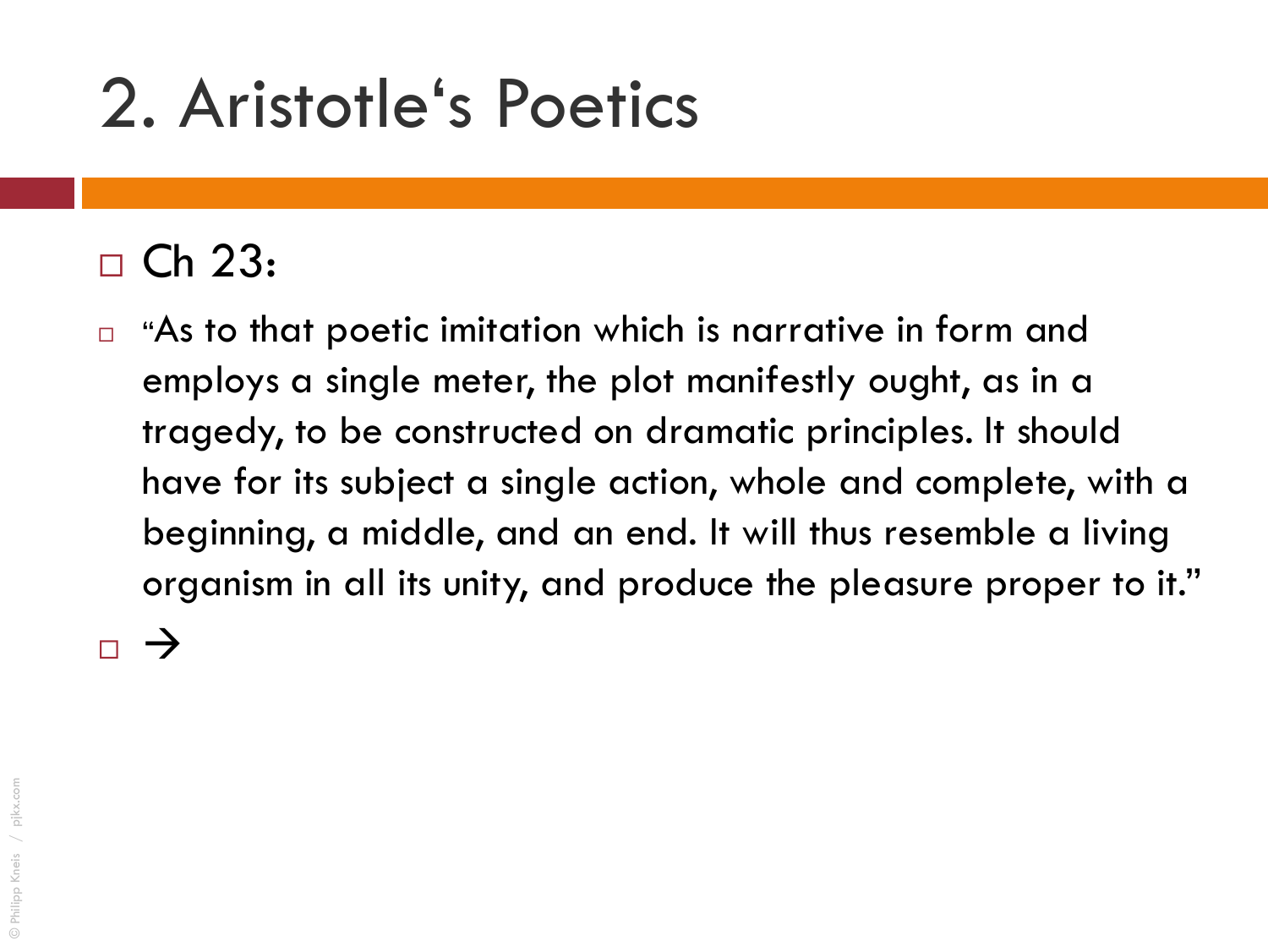$\Box$  "It will differ in structure from historical compositions, which of necessity present not a single action, but a single period, and all that happened within that period to one person or to many, little connected together as the events may be. [..] Here again, then, as has been already observed, the transcendent excellence of Homer is manifest. He never attempts to make the whole war of Troy the subject of his poem, though that war had a beginning and an end. It would have been too vast a theme, and not easily embraced in a single view. If, again, he had kept it within moderate limits, it must have been overcomplicated by the variety of the incidents. As it is, he detaches a single portion, and admits as episodes many events from the general story of the war- such as the Catalogue of the ships and others- thus diversifying the poem."